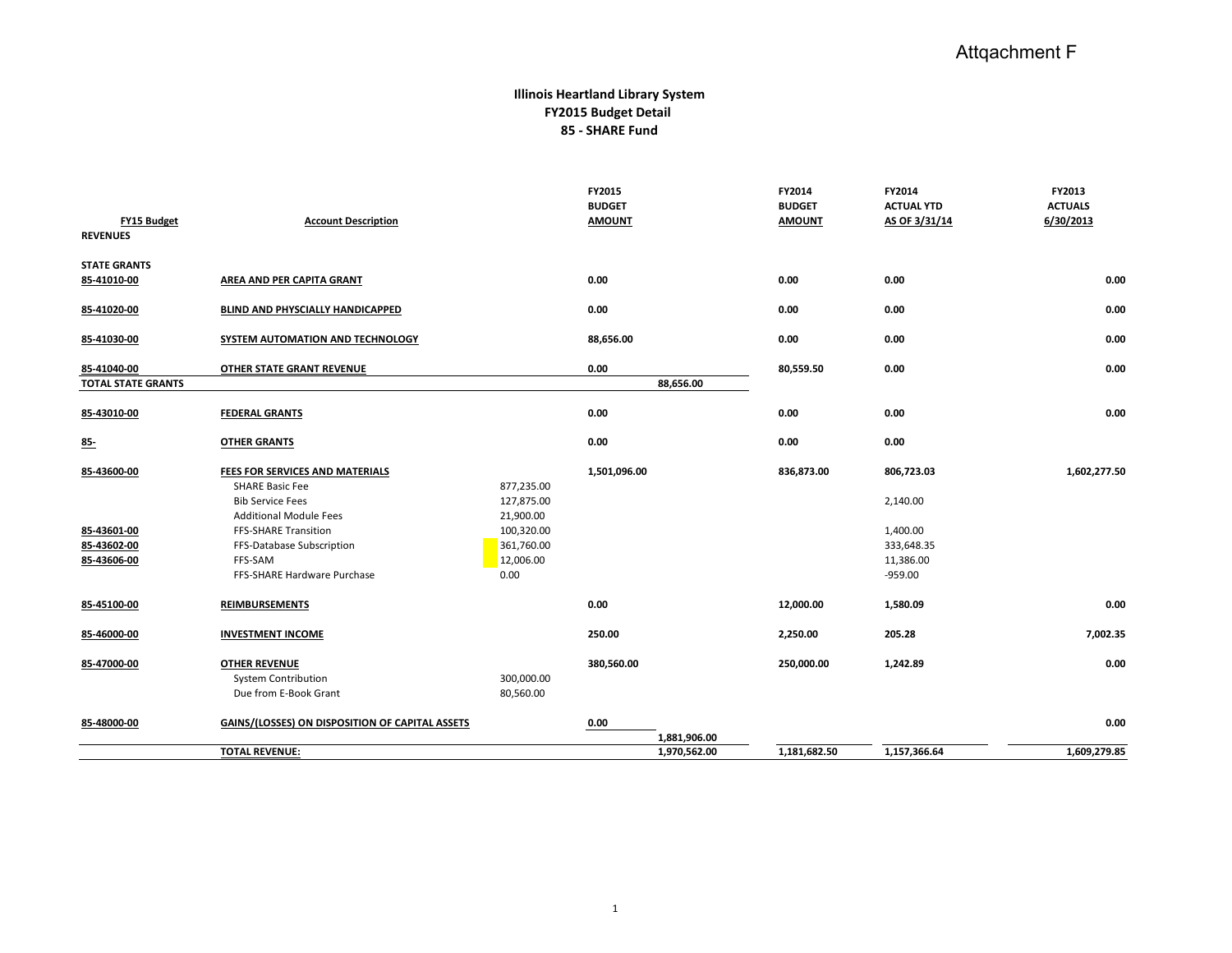| <b>FY15 Budget</b><br><b>EXPENSES</b>      | <b>Account Description</b>          | FY2015<br><b>BUDGET</b><br><b>AMOUNT</b> | FY2014<br><b>BUDGET</b><br><b>AMOUNT</b> | FY2014<br><b>ACTUAL YTD</b><br>AS OF 3/31/14 | FY2013<br><b>ACTUALS</b><br>6/30/2013 |
|--------------------------------------------|-------------------------------------|------------------------------------------|------------------------------------------|----------------------------------------------|---------------------------------------|
| <b>PERSONNEL</b>                           |                                     |                                          |                                          |                                              |                                       |
| <b>Salaries &amp; Wages</b>                |                                     |                                          |                                          |                                              |                                       |
| 85-50100-00                                | <b>LIBRARY PROFESSIONALS</b>        | 303,929.00                               | 250,190.95                               | 148,718.86                                   | 196,848.30                            |
| 85-50200-00                                | <b>OTHER PROFESSIONALS</b>          | 366,398.00                               | 278,748.49                               | 209,896.97                                   | 130,651.78                            |
| 85-50300-00                                | <b>SUPPORT SERVICES</b>             | 117,364.00                               | 309,639.28                               | 179,104.51                                   | 281,532.61                            |
| <b>Payroll Taxes &amp; Fringe Benefits</b> |                                     |                                          |                                          |                                              |                                       |
| 85-51050-00                                | <b>SOCIAL SECURITY TAXES (FICA)</b> | 60,258.00                                | 64,151.27                                | 40,903.14                                    | 45,800.89                             |
| 85-51100-00                                | UNEMPLOYMENT INSURANCE              | 2,231.00                                 | 1,952.15                                 | 0.00                                         | 1,468.48                              |
| 85-51150-00                                | <b>WORKERS' COMPENSATION</b>        | 1,182.00                                 | 2,269.09                                 | 0.00                                         | 0.00                                  |
| 85-51200-00                                | <b>RETIREMENT BENEFITS</b>          | 138,775.00                               | 214,851.07                               | 122,790.73                                   | 131,732.77                            |
| 85-51250-00                                | HEALTH, DENTAL, AND LIFE INSURANCE  | 162,909.00                               | 148,464.03                               | 105,007.96                                   | 117,944.92                            |
| 85-51300-00                                | <b>OTHER FRINGE BENEFITS</b>        | 0.00                                     | 0.00                                     | 0.00                                         |                                       |
| 85-51400-00                                | <b>TEMPORARY HELP</b>               | 0.00                                     | 0.00                                     | 0.00                                         | 0.00<br>0.00                          |
| 85-51600-00                                | <b>RECRUITING</b>                   | 0.00                                     | 0.00                                     | 0.00                                         | 0.00                                  |
| <b>TOTAL PERSONNEL</b>                     |                                     | 1,153,046.00                             |                                          |                                              |                                       |
| <b>LIBRARY MATERIALS</b>                   |                                     |                                          |                                          |                                              |                                       |
| 85-51700-00                                | <b>PRINT MATERIALS</b>              | 500.00                                   | 500.00                                   | 0.00                                         | 0.00                                  |
| 85-51750-00                                | <b>NONPRINT MATERIALS</b>           | 0.00                                     | 0.00                                     | 0.00                                         | 382.50                                |
| 85-51800-00                                | <b>E-RESOURCES</b>                  | 0.00                                     | 0.00                                     | 1,225.99                                     | 0.00                                  |
| <b>TOTAL LIBRARY MATERIALS</b>             |                                     | 500.00                                   |                                          |                                              |                                       |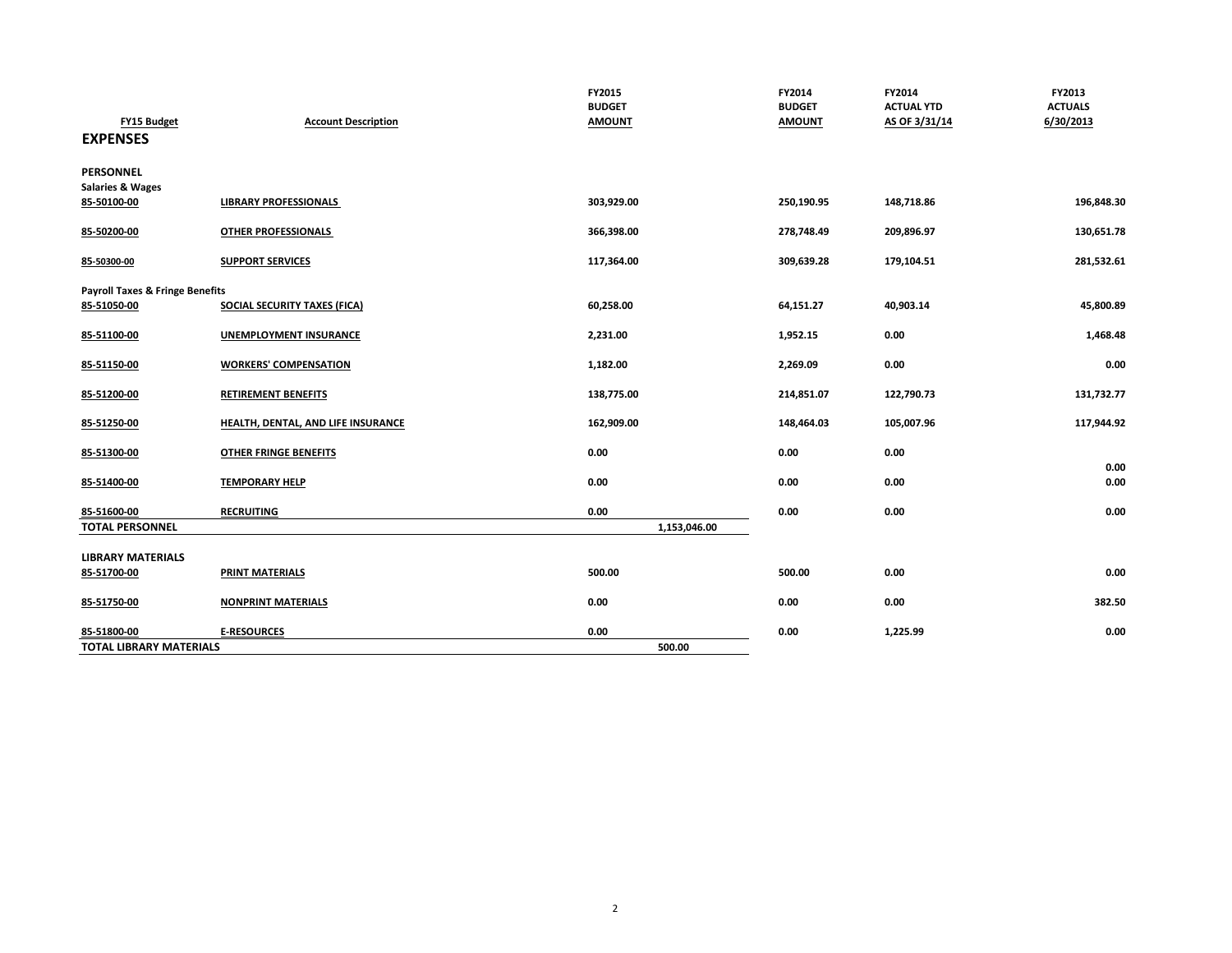|                                               |                                                         | FY2015<br><b>BUDGET</b> | FY2014<br><b>BUDGET</b> | FY2014<br><b>ACTUAL YTD</b> | FY2013<br><b>ACTUALS</b> |
|-----------------------------------------------|---------------------------------------------------------|-------------------------|-------------------------|-----------------------------|--------------------------|
| FY15 Budget<br><b>BUILDINGS &amp; GROUNDS</b> | <b>Account Description</b>                              | <b>AMOUNT</b>           | <b>AMOUNT</b>           | AS OF 3/31/14               | 6/30/2013                |
| 85-52050-00                                   | <b>RENT</b>                                             | 0.00                    | 0.00                    | 0.00                        | 0.00                     |
| 85-52100-00                                   | <b>UTILITIES</b>                                        | 0.00                    | 0.00                    | 0.00                        | 0.00                     |
| 85-52150-00                                   | <b>PROPERY INSURANCE</b>                                | 0.00                    | 0.00                    | 0.00                        | 0.00                     |
| 85-52200-00                                   | <b>REPAIRS AND MAINTENANCE (BUILDING &amp; GROUNDS)</b> | 0.00                    | 0.00                    | 0.00                        | 615.23                   |
| 85-52250-00                                   | <b>CUTODIAL/JANITORIAL SERVICE AND SUPPLIES</b>         | 0.00                    | 0.00                    | 0.00                        | 0.00                     |
| 85-52300-00                                   | OTHER BUILDING AND GROUNDS                              | 0.00                    | 0.00                    | 0.00                        | 0.00                     |
| <b>TOTAL BUILDINGS &amp; GROUNDS</b>          |                                                         | 0.00                    |                         |                             |                          |
| <b>VEHICLE EXPENSES</b>                       |                                                         |                         |                         |                             |                          |
| 85-52550-00                                   | <b>FUEL-DELIVERY</b>                                    | 0.00                    | 0.00                    | 0.00                        | 0.00                     |
| 85-52560-00                                   | FUEL-CONSULTING/OTHER                                   | 0.00                    | 0.00                    | 0.00                        | 50.65                    |
| 85-52600-00                                   | REPAIR AND MAINTENANCE-DELIVERY                         | 0.00                    | 0.00                    | 0.00                        | 0.00                     |
| 85-52610-00                                   | REPAIR AND MAINTENANCE-CONSULTING/OTHER                 | 0.00                    | 0.00                    | 0.00                        | 0.00                     |
| 85-52650-00                                   | VEHICHLE INSURANCE-DELIVERY                             | 0.00                    | 0.00                    | 0.00                        | 0.00                     |
| 85-52660-00                                   | VEHICLE INSURANCE-CONSULTING/OTHER                      | 0.00                    | 0.00                    | 0.00                        | 0.00                     |
| 85-52700-00                                   | VEHICLE LEASING & RENT-DELIVERY                         | 0.00                    | 0.00                    | 0.00                        | 0.00                     |
| 85-52710-00                                   | VEHICLE LEASING & RENT-CONSULTING/OTHER                 | 0.00                    | 0.00                    | 0.00                        | 0.00                     |
| 85-52750-00                                   | OTHER VEHICLE EXPENSE-DELIVERY                          | 0.00                    | 0.00                    | 0.00                        | 0.00                     |
| 85-52760-00                                   | OTHER VEHICLE EXPENSE-CONSULTING/OTHER                  | 0.00                    | 0.00                    | 0.00                        | 0.00                     |
| <b>TOTAL VEHICLE EXPENSES</b>                 |                                                         | 0.00                    |                         |                             |                          |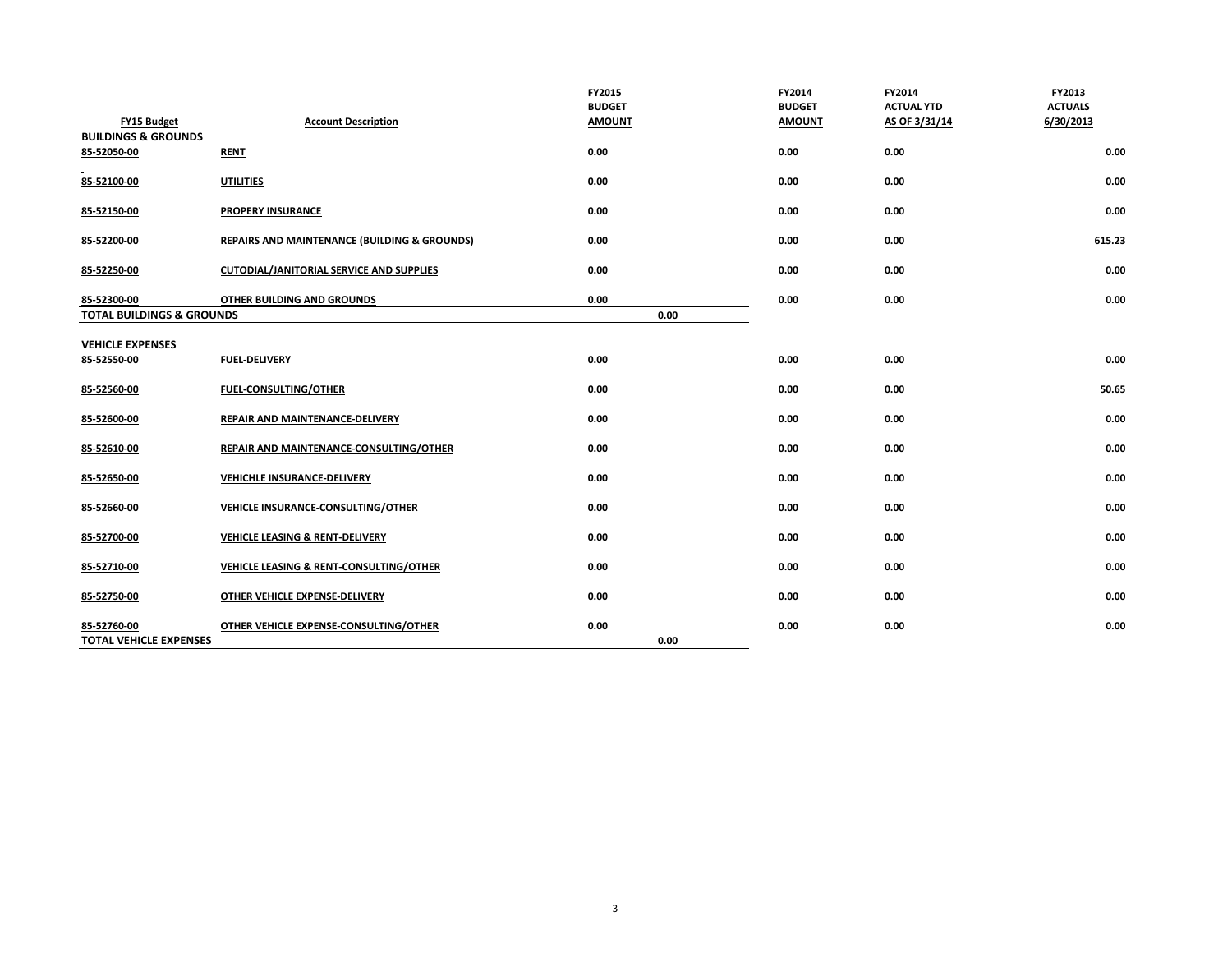|                    |                                                                     |          | FY2015<br><b>BUDGET</b> | <b>FY2014</b><br><b>BUDGET</b> | FY2014<br><b>ACTUAL YTD</b> | FY2013<br><b>ACTUALS</b> |
|--------------------|---------------------------------------------------------------------|----------|-------------------------|--------------------------------|-----------------------------|--------------------------|
| <b>FY15 Budget</b> | <b>Account Description</b>                                          |          | <b>AMOUNT</b>           | <b>AMOUNT</b>                  | AS OF 3/31/14               | 6/30/2013                |
|                    | TRAVEL, MEETINGS, AND CONTINUING EDUCATION FOR STAFF AND BOARD      |          |                         |                                |                             |                          |
| 85-53050-00        | <b>IN-STATE TRAVEL</b>                                              |          | 7,080.00                | 7,136.90                       | 6,375.07                    | 4,503.17                 |
|                    | Staff travel                                                        | 6,000.00 |                         |                                |                             |                          |
|                    | ILA x 4: 3 nights x \$80, 3 days meals x \$40                       | 1,080.00 |                         |                                |                             |                          |
| 85-53100-00        | <b>OUT-OF-STATE TRAVEL</b>                                          |          | 9,820.00                | 5,072.00                       | 6,381.61                    | 0.00                     |
|                    | PUG - 4 people, (airfare, food, hotel)                              | 7,420.00 |                         |                                |                             |                          |
|                    | PUG & pre-conf training - 1person, (airfare, food, hotel)           | 2,400.00 |                         |                                |                             |                          |
| 85-53150-00        | REGISTRATION AND MEETINGS, OTHER FEES                               |          | 2,250.00                | 1,500.00                       | 500.00                      | 104.00                   |
|                    | ILA - 3: non-member \$250                                           | 750.00   |                         |                                |                             |                          |
|                    | PUG - 5 x \$300                                                     | 1,500.00 |                         |                                |                             |                          |
|                    |                                                                     |          |                         |                                |                             |                          |
|                    | TRAVEL, MEETINGS, AND CONTINUING EDUCATION FOR STAFF AND BOARD      |          | 19,150.00               |                                |                             |                          |
|                    |                                                                     |          |                         |                                |                             |                          |
|                    | <b>CONTINUING EDUCATION AND MEETINGS-OTHER THAN STAFF AND BOARD</b> |          |                         |                                |                             |                          |
| 85-532000-00       | CONFERENCES AND CONTINUING EDUCATION MEETINGS                       |          | 0.00                    | 0.00                           | 0.00                        |                          |
| 85-53230-00        | <b>HONORARIA</b>                                                    |          | 0.00                    | 0.00                           | 0.00                        | 0.00                     |
| 85-53250-00        | <b>MATERIALS AND SUPPLIES</b>                                       |          | 0.00                    | 100.00                         | 0.00                        | 0.00                     |
| 85-53350-00        | <b>MEETING</b>                                                      |          | 2,000.00                | 2,400.00                       | 1,568.71                    | 3,038.63                 |
|                    | <b>SHARE</b> meeting expenses                                       | 2,000.00 |                         |                                |                             |                          |
| 85-53400-00        | OTHER CONTINUING EDUCATION                                          |          | 0.00                    | 0.00                           | 964.76                      | 0.00                     |
|                    | TOTAL CONITINUING EDUCATION AND MEETINGS-OTHER THAN STAFF AND BOARD |          | 2,000.00                |                                |                             |                          |
|                    |                                                                     |          |                         |                                |                             |                          |
| 85-53500-00        | <b>PUBLIC RELATIONS</b>                                             |          | 0.00                    | 200.00                         | 0.00                        |                          |
|                    |                                                                     |          |                         |                                |                             | 0.00                     |
| 85-53750-00        | <b>LIABILITY INSURANCE</b>                                          |          | 0.00                    | 0.00                           | 0.00                        |                          |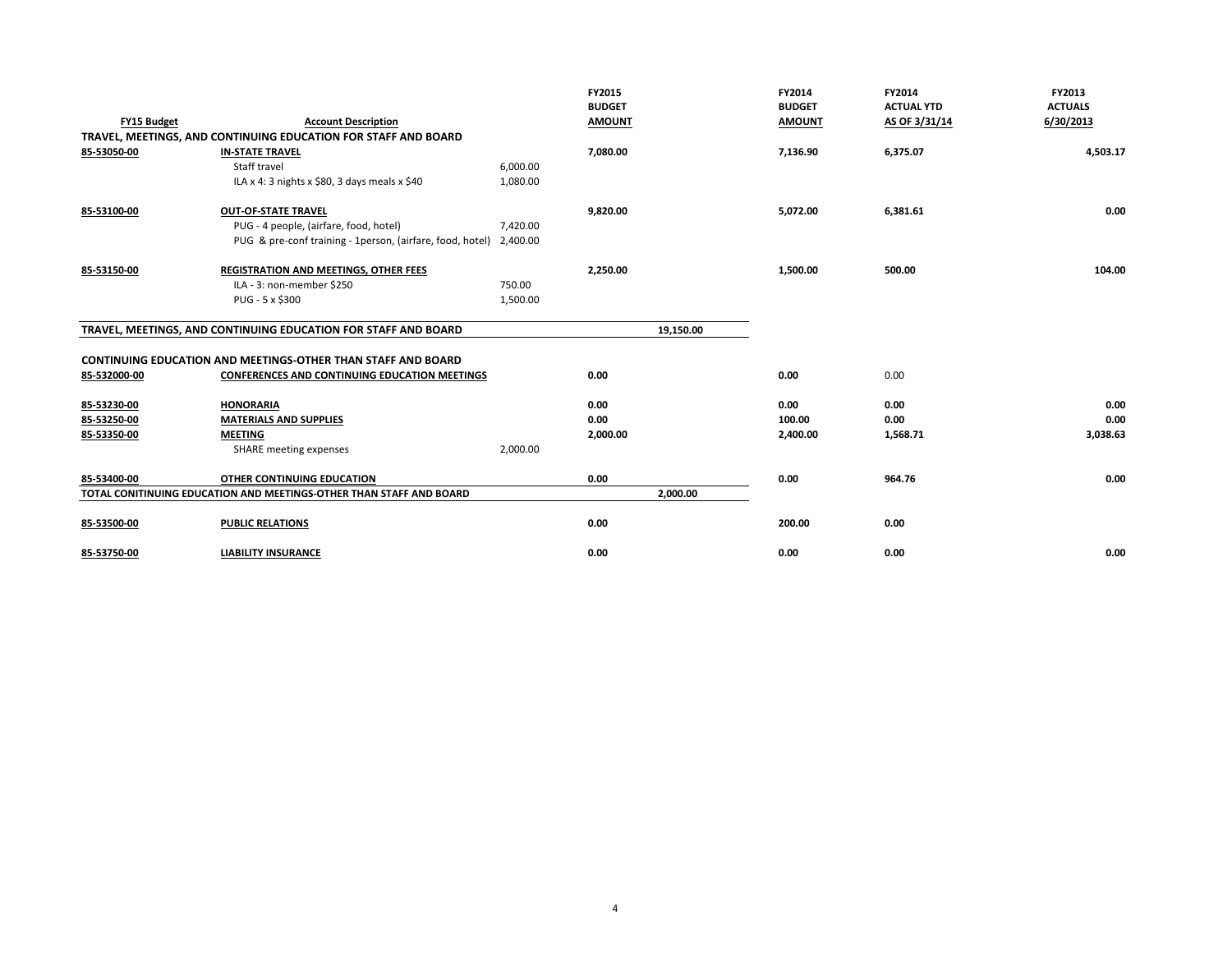|                                                                                          |                                                                      | FY2015<br><b>BUDGET</b> |           | FY2014                         | FY2014<br><b>ACTUAL YTD</b> | FY2013<br><b>ACTUALS</b> |
|------------------------------------------------------------------------------------------|----------------------------------------------------------------------|-------------------------|-----------|--------------------------------|-----------------------------|--------------------------|
| <b>FY15 Budget</b>                                                                       | <b>Account Description</b>                                           | <b>AMOUNT</b>           |           | <b>BUDGET</b><br><b>AMOUNT</b> | AS OF 3/31/14               | 6/30/2013                |
| SUPPLIES, POSTAGE, AND PRINTING                                                          |                                                                      |                         |           |                                |                             |                          |
| 85-54100-00<br>Supplies-historical usage approx \$3,000/yr<br>New laptops: 2 x \$2,000ea | COMPUTER SOFTWARE & SUPPLIES (<\$5,000/ITEM)<br>3,000.00<br>4,000.00 | 7,000.00                |           | 12,575.00                      | 1,870.55                    | 8,775.29                 |
| 85-54150-00<br>Historical usage approx \$500/yr                                          | GENERAL OFFICE SUPPLIES & EQUIPMENT (<\$5,000/ITEM)<br>500.00        | 500.00                  |           | 2,000.00                       | 342.14                      | 859.13                   |
| 85-54200-00<br><b>POSTAGE</b><br>Historical usage approx \$1350/yr                       | 1,350.00                                                             | 1,350.00                |           | 1,050.00                       | 1,333.95                    | 20.40                    |
| 85-54250-00<br><b>BINDING</b>                                                            |                                                                      | 0.00                    |           | 0.00                           | 0.00                        | 0.00                     |
| 85-54270-00<br><b>LIBRARY SUPPLIES</b>                                                   |                                                                      | 0.00                    |           | 0.00                           | 0.00                        | 0.00                     |
| 85-54280-00<br><b>DELIVERY SUPPLIES</b>                                                  |                                                                      | 0.00                    |           | 0.00                           | 0.00                        | 0.00                     |
| 85-54300-00<br><b>OTHER SUPPLIES</b>                                                     |                                                                      | 0.00                    |           | 0.00                           | 0.00                        | 8,171.44                 |
| TOTAL SUPPLIES, POSTAGE, AND PRINTING                                                    |                                                                      |                         | 8,850.00  |                                |                             |                          |
|                                                                                          |                                                                      |                         |           |                                |                             |                          |
| TELEPHONE & TELECOMMUNICATIONS                                                           |                                                                      |                         |           |                                |                             |                          |
| 85-54500-00<br><b>TELEPHONE</b>                                                          |                                                                      | 15,839.00               |           | 9,908.65                       | 192.29                      | 1,839.86                 |
| MCI - toll free line (\$48.08/mo/50%)                                                    | 289.00                                                               |                         |           |                                |                             |                          |
| Local/LD: Edwardsville (\$982.02/mo/50%)                                                 | 5,893.00                                                             |                         |           |                                |                             |                          |
| Local/LD: Champaign (\$338.21/mo/50%)                                                    | 2,030.00                                                             |                         |           |                                |                             |                          |
| Local: DuQuoin (\$333.49/mo/33%)                                                         | 1,321.00                                                             |                         |           |                                |                             |                          |
| LD: DuQuoin (\$162.89/mo/50%)                                                            | 978.00                                                               |                         |           |                                |                             |                          |
| Cell Phone: 2cells (\$84/mo)                                                             | 1,008.00                                                             |                         |           |                                |                             |                          |
|                                                                                          | Future Lines for Telephony (12 lines, \$30/mo)<br>4,320.00           |                         |           |                                |                             |                          |
| 85-54550-00<br><b>LOCAL AND LONG DISTANCE</b>                                            |                                                                      | 0.00                    |           | 0.00                           |                             | 5,059.14                 |
| 85-54600-00<br><b>TELECOMMUNICATIONS</b>                                                 |                                                                      | 12,558.00               |           | 13,422.14                      | 14,597.43                   | 10,714.27                |
| MIFI x 7: \$39/mo                                                                        | 3,276.00                                                             |                         |           |                                |                             |                          |
| Data: Edwardsville (\$735/mo/50%)                                                        | 4,410.00                                                             |                         |           |                                |                             |                          |
| Data: DuQuoin (\$378.59/mo/33%)                                                          | 1,500.00                                                             |                         |           |                                |                             |                          |
| Data: Champaign (\$40/mo/50%)                                                            | 240.00                                                               |                         |           |                                |                             |                          |
| T-1: SBLS (\$261/mo/100%)                                                                | 3,132.00                                                             |                         |           |                                |                             |                          |
| TOTAL TELEPHONE & TELECOMMUNICATIONS                                                     |                                                                      |                         | 28,397.00 |                                |                             |                          |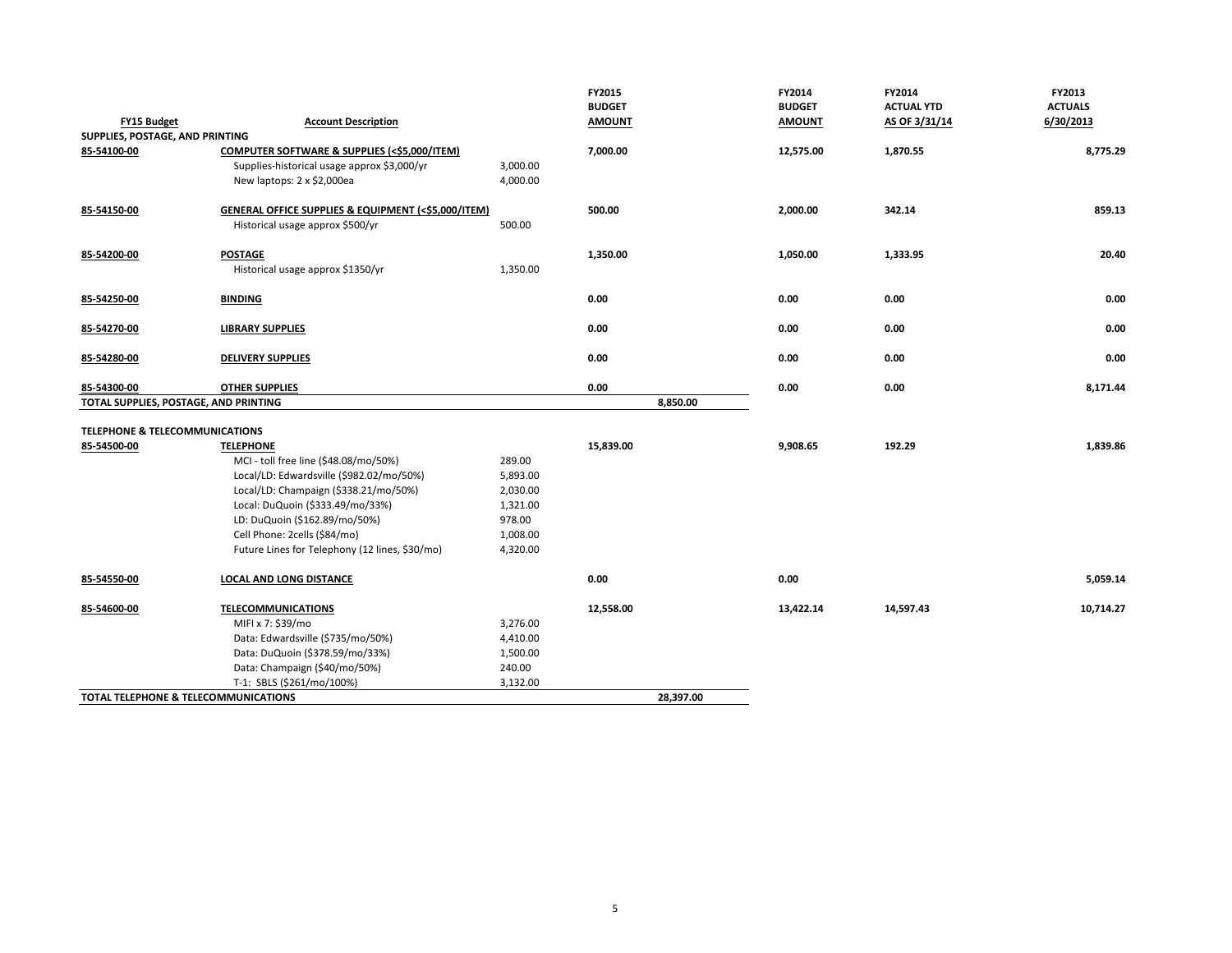|                                                       |                                                      |            | FY2015<br><b>BUDGET</b> |            | FY2014<br><b>BUDGET</b> | FY2014<br><b>ACTUAL YTD</b> | FY2013<br><b>ACTUALS</b> |
|-------------------------------------------------------|------------------------------------------------------|------------|-------------------------|------------|-------------------------|-----------------------------|--------------------------|
| FY15 Budget                                           | <b>Account Description</b>                           |            | <b>AMOUNT</b>           |            | <b>AMOUNT</b>           | AS OF 3/31/14               | 6/30/2013                |
| EQUIPMENT RENTAL, REPAIR & MAINTENANCE<br>85-55050-00 |                                                      |            | 0.00                    |            | 0.00                    | 0.00                        | 27.81                    |
|                                                       | <b>EQUIPMENT RENTAL</b>                              |            |                         |            |                         |                             |                          |
| 85-55100-00                                           | <b>EQUIPMENT REPAIR &amp; MAINTENANCE AGREEMENTS</b> |            | 672.00                  |            | 4,206.00                | 0.00                        | 6,557.05                 |
|                                                       | TOTAL EQUIPMENT RENTAL, REPAIR, & MAINTENANCE        |            |                         | 672.00     |                         |                             |                          |
| PROFESSIONAL SERVICES                                 |                                                      |            |                         |            |                         |                             |                          |
| 85-55600-00                                           | <b>LEGAL</b>                                         |            | 1,000.00                |            | 1,000.00                | 402.50                      | 2,292.50                 |
|                                                       | Legal consultations                                  | 1,000.00   |                         |            |                         |                             |                          |
|                                                       |                                                      |            |                         |            |                         |                             |                          |
| 85-55650-00                                           | <b>ACCOUNTING</b>                                    |            | 6,000.00                |            | 6,000.00                | 0.00                        | 0.00                     |
|                                                       | Audit                                                | 6,000.00   |                         |            |                         |                             |                          |
|                                                       |                                                      |            |                         |            |                         |                             |                          |
| 85-55700-00                                           | <b>CONSULTING</b>                                    |            | 0.00                    |            | 0.00                    | 0.00                        | 0.00                     |
|                                                       |                                                      |            |                         |            |                         |                             |                          |
| 85-55800-00                                           | <b>CONTRACTUAL STAFF</b>                             |            | 0.00                    |            | 0.00                    | 0.00                        | 0.00                     |
| <b>TOTAL PROFESSIONAL SERVICES</b>                    |                                                      |            |                         | 7,000.00   |                         |                             |                          |
|                                                       |                                                      |            |                         |            |                         |                             |                          |
| <b>CONTRACTUAL SERVICES</b><br>85-56125-00            | <b>INFORMATION SERVICE COSTS</b>                     |            | 530,585.00              |            | 196,190.00              | 455,751.91                  | 17,824.67                |
|                                                       | Polaris Maintenance (FY16 due in FY15)               | 124,644.00 |                         |            |                         |                             |                          |
|                                                       | <b>Syndetic Solutions</b>                            | 21,529.00  |                         |            |                         |                             |                          |
|                                                       | Software (LEAP)                                      | 10,404.00  |                         |            |                         |                             |                          |
|                                                       | Software (Sam-pc reservation)                        | 12,006.00  |                         |            |                         |                             |                          |
|                                                       | Software (Appassure Renewal)                         | 3,500.00   |                         |            |                         |                             |                          |
|                                                       | Software (Screwdriver)                               | 2,315.00   |                         |            |                         |                             |                          |
|                                                       | Software (LogMeIn)                                   | 300.00     |                         |            |                         |                             |                          |
|                                                       | Software (MARC Global & Report)                      | 2,320.00   |                         |            |                         |                             |                          |
|                                                       | Software (Ookla-Speed Test)                          | 495.00     |                         |            |                         |                             |                          |
|                                                       | Software (Hipcast-Content DM)                        | 72.00      |                         |            |                         |                             |                          |
|                                                       | Polaris Upgrades                                     | 3,000.00   |                         |            |                         |                             |                          |
|                                                       | E-Resources (Databases/E-books/My Media Mall)        | 350,000.00 |                         |            |                         |                             |                          |
|                                                       |                                                      |            |                         |            |                         |                             |                          |
| 85-56150-00                                           | <b>CONTRACTUAL AGREEMENTS WITH SYSTEMS, MEMBER</b>   |            |                         |            |                         |                             |                          |
|                                                       | <b>LIBRARIES, AND OTHER COOPERATIVES</b>             |            | 0.00                    |            | 0.00                    | 0.00                        | 0.00                     |
|                                                       |                                                      |            |                         |            |                         |                             |                          |
| 85-56200-00                                           | <b>OUTSIDE PRINTING SERVICES</b>                     |            | 0.00                    |            | 0.00                    | 0.00                        | 0.00                     |
|                                                       |                                                      |            |                         |            |                         |                             |                          |
| 85-56300-00                                           | OTHER CONTRACTUAL SERVICES                           |            | 510.00                  |            | 0.00                    | 0.00                        | 541,637.47               |
|                                                       | Code Signing Certificate (Go Daddy)                  | 510.00     |                         |            |                         |                             |                          |
| <b>TOTAL CONTRACTUAL SERVICES</b>                     |                                                      |            |                         | 531,095.00 |                         |                             |                          |
|                                                       | PROFESSIONAL ASSOCATION/MEMBERSHIP DUES              |            | 100.00                  | 100.00     | 100.00                  | 100.00                      | 100.00                   |
| 85-56600-00                                           |                                                      | 100.00     |                         |            |                         |                             |                          |
|                                                       | <b>PUG Dues</b>                                      |            |                         |            |                         |                             |                          |
| 85-57000-00                                           | <b>MISCELLANEOUS</b>                                 |            | 0.00                    | 0.00       | 65.00                   | 960.00                      | 60.00                    |
|                                                       |                                                      |            |                         |            |                         |                             |                          |